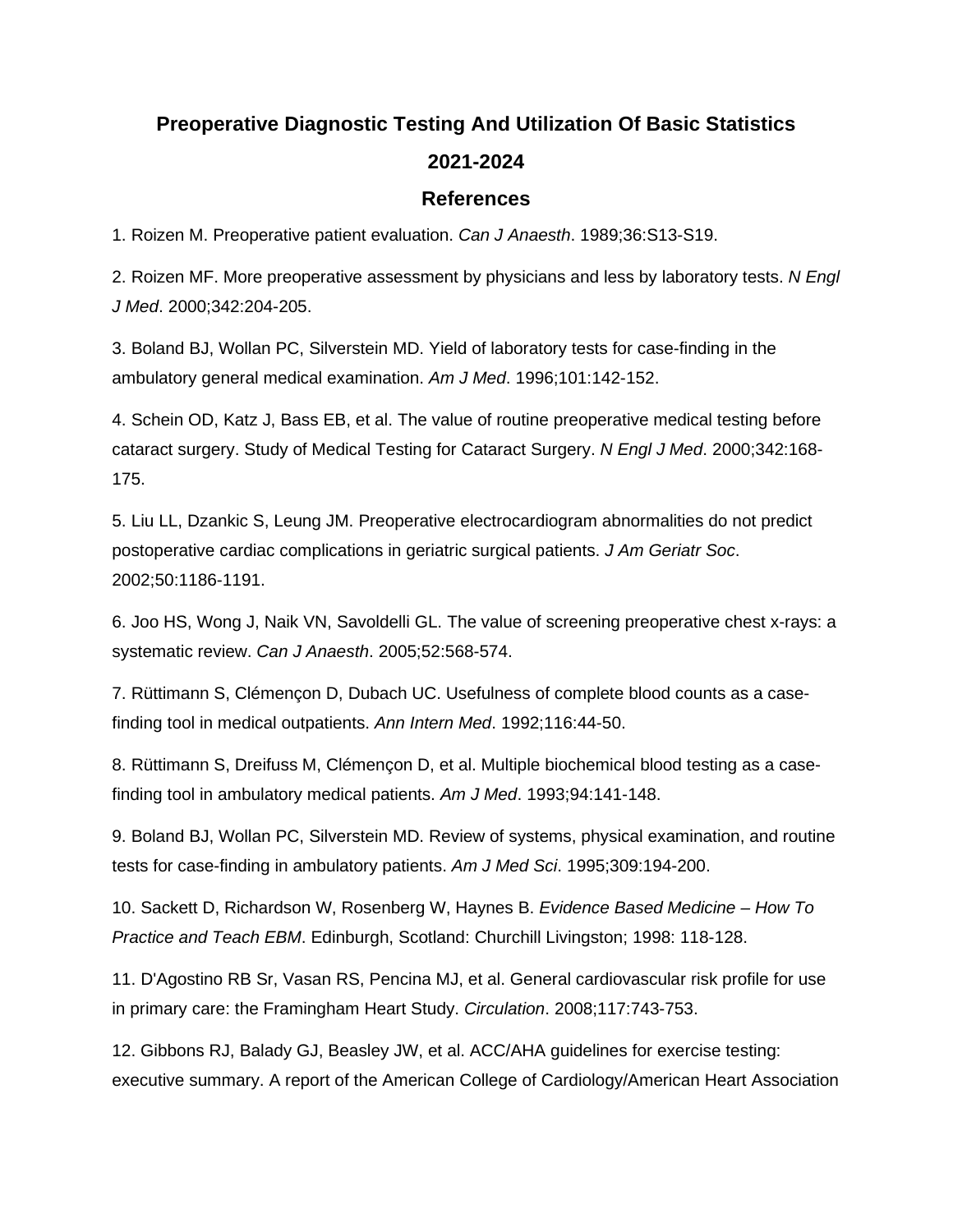Task Force on Practice Guidelines (Committee on Exercise Testing). *Circulation*. 1997;96:345- 354.

13. Simon D, Boring JR. Sensitivity, specificity and predictive value. In: Walker HK, Hall WD, Hurst JW eds. *Clinical Methods: The History, Physical, and Laboratory Examinations*. 3rd ed. Boston, MA: Butterworths: 1990.

14. Fagan TJ. Letter: Nomogram for Bayes theorem. *N Engl J Med*. 1975;293:257.

15. Rosenberg EI. Medical consultation. In: Harward MP, ed. *Medical Secrets*. 5th ed. Philadelphia, PA: Elsevier Mosby;2012: 45.

16. Fleisher LA, Eagle KA. Clinical practice. Lowering cardiac risk in noncardiac surgery. *N Engl J Med*. 2001;345:1677-1682.

17. Fleisher LA, Beckman JA, Brown KA, et al. ACC/AHA 2007 guidelines on perioperative cardiovascular evaluation and care for noncardiac surgery: Executive summary. *J Am Coll Cardiol*. 2007;50:1707-1732.

18. American Society of Anesthesiologists Task Force on Preanesthesia Evaluation. Practice advisory for preanesthesia evaluation: a report by the American Society of Anesthesiologists Task Force on Preanesthesia Evaluation. *Anesthesiology*. 2002;96:485-496.

19. Hepner DL. The role of testing in the preoperative evaluation. *Cleve Clin J Med*. 2009;76(suppl 4):S22-S27.

20. Ackland GL, Moran N, Cone S, et al. Chronic kidney disease and postoperative morbidity after elective orthopedic surgery. *Anesth Analg*. 2011;112:1375-1381.

21. Go AS, Chertow GM, Fan D, et al. Chronic kidney disease and the risks of death, cardiovascular events, and hospitalization. *N Engl J Med*. 2004;351:1296-1305.

22. Nicolle LE, Bradley S, Colgan R, et al. Infectious Diseases Society of America guidelines for the diagnosis and treatment of asymptomatic bacteriuria in adults. *Clin Infect Dis*. 2005;40:643- 654.

23. Qaseem A, Snow V, Fitterman N, et al. Risk assessment for and strategies to reduce perioperative pulmonary complications for patients undergoing noncardiothoracic surgery: a guideline from the American College of Physicians. *Ann Intern Med*. 2006;144:575-580.

24. Macpherson DS, Snow R, Lofgren RP. *Ann Intern Med*. 1990;113:969-973.